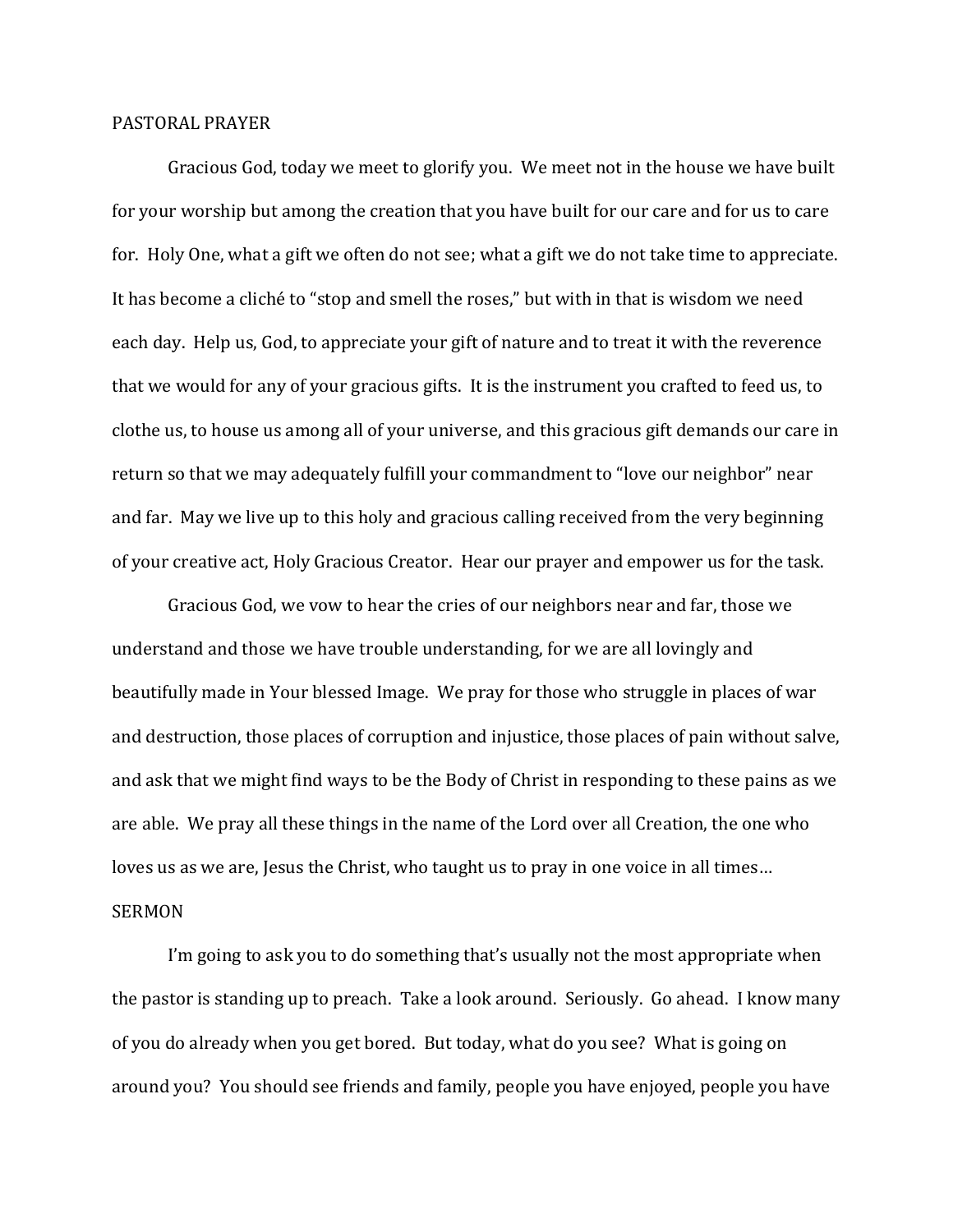cried with, people you have laughed with, people you have sometimes disagreed with or been mad with, and you should see an enclosure that is surrounded by sunshine, grass, the trees, their shade, the Wyoming wind blowing from time to time, and an occasional sound from a creature. In other words, we are surrounded by many beautiful signs of God's creation which we are meant to care for, to enjoy, to love as if they were are very own. As God tells us, all of creation is ours to till and to keep.

As we sit in this park, with fall beginning to enter our world, it's an opportunity to take a look around. We don't do that near enough; we are taught, as we talked about last week, to keep busy, to always be productive…or else. But this is a different time. This is a different place, set aside from the busy-ness of the world. We aren't here to get something done. We don't "accomplish" things in worship. We come to spend quality time with each other and with God, and this is a special opportunity. It is the opportunity to spend quality time with one of God's greatest blessings: the creation that we are a part of and what makes us complete. Let's revisit the original story of Creation to reclaim this important part of God's work in our lives and see what this story means to how we live each day in light of this great gift, because, after all, it is a part of life that we as humanity often neglect to appreciate or to treat well when we see it as a tool for our benefit.

Six days. Genesis 1 says that over six days, we go from a void without form to the completion of all creatures that roam the earth. The sun and the stars, the land and the sea, the night and the day…God creates each piece delicately, with intention and purpose, with love and goodness. In other words, creation is nothing less than a piece of artwork and beauty. Each piece is deemed by its creator as "good." But the final piece of Creation is us, humanity, which God also blesses and calls "good" along with all other works of Creation.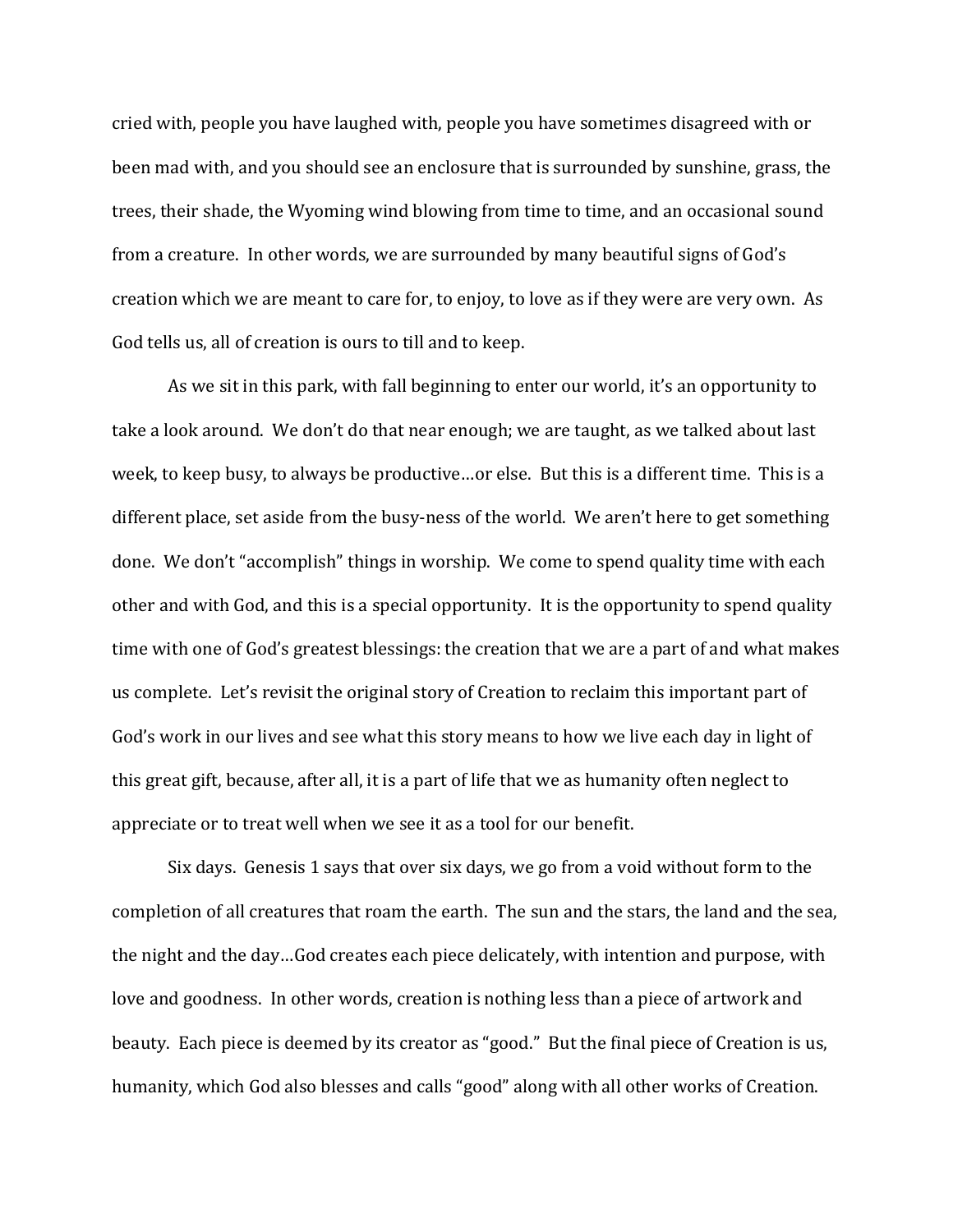What sets humanity apart is the beauty of how we are created. "God said, 'Let us make humankind in our image, according to our likeness…" This is something we've talked about in the past as misinterpreted throughout time or has lost its original power. But it's not a passing comment: it's a calling. We can choose to interpret it many ways, but the one with the most meaning for us is multi-layered. One side, according to the New Interpreter's Commentary, is that we were created to be co-workers with God, to have authority over creation. We'll touch more upon that later. But one of the most meaningful interpretations I have heard along the way is quoted by my past professor, Dr. Larry Graham, that attributes we are created to be in relationship with one another, just as God the Creator, God the Christ, and God the Holy Spirit live in relationship with one another. God does not do it all by God's self; God calls us to work with God. We need one another; we need to care for one another just as God does for God and each of us. All of these are important aspects to being "Created in the Image of God" that we must live out to be faithful.

But we get into trouble if we take the aspect of having authority over creation the wrong way. This passage's greatest difficulty is how we often interpret what is said during the creation of humanity. God speaks about humanity's place in the world, saying in Genesis 1:26: "let them have dominion over the fish of the sea, and over the birds of the air, and over the cattle, and over all the wild animals of the earth, and over every creeping thing that creeps upon the earth." That's a difficult word, "dominion." At first glance it means to control and to dominate, to utilize it however we wish. It puts creation at our literal disposal. It makes us rulers over the earth to do with as we please if we read it only at face value, but, if Jesus Christ has taught us anything, it is that God's calling often has a lot more to do than just taking things at face value. He often put the Pharisees in their place for that.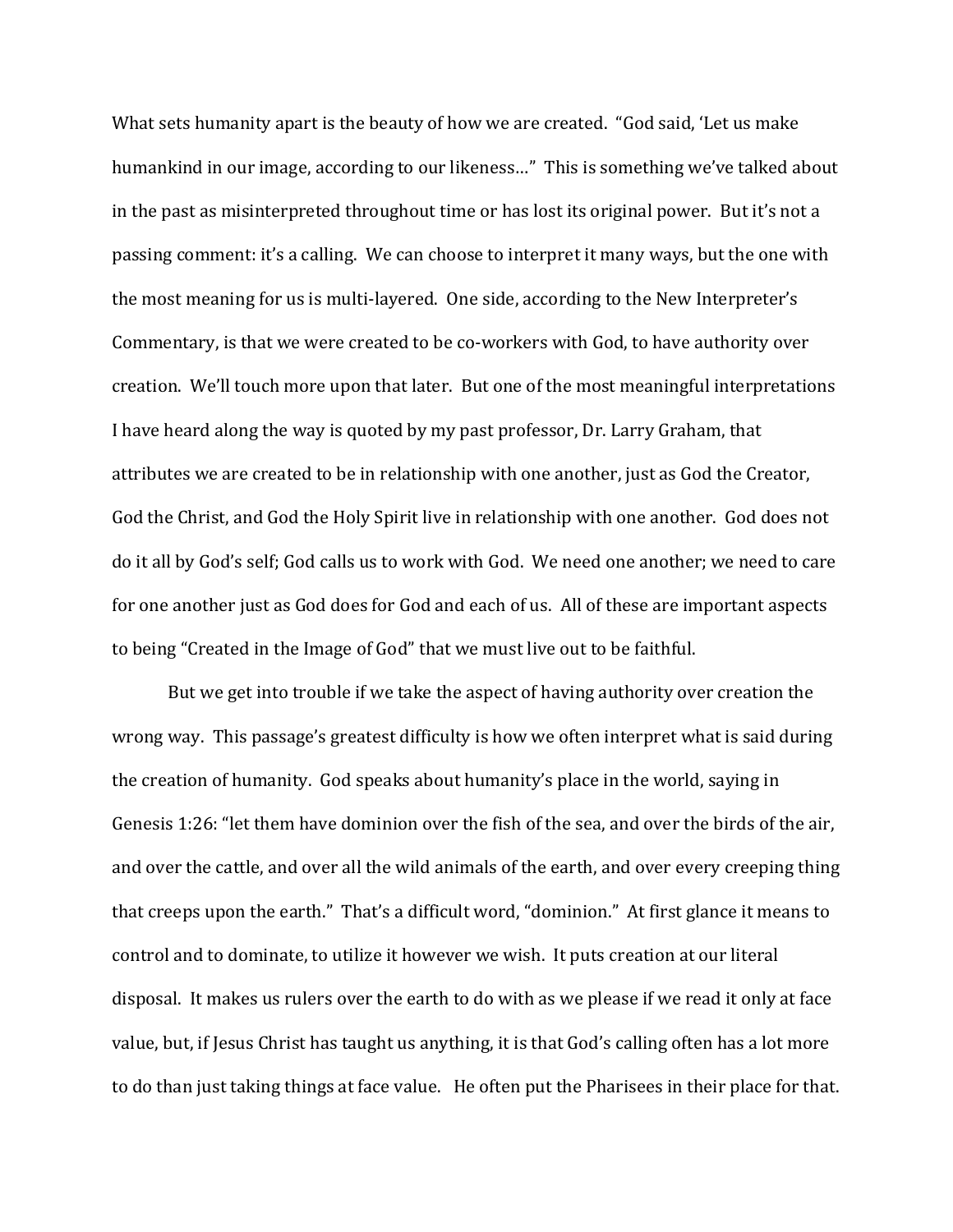That sounds empowering and great, but the story is not done. "Dominion" does not necessarily mean a power trip. When I was young, I was often recruited to work on my uncle's farm. He and my father grew up with farming in their blood, and while my father was not able to continue the family business himself, he continues to lend his working support to my uncle when he can. We spent many a Saturday during the summers and autumns on that farm, and out of that I learned an important lesson: good farming requires good care. One has to tend to those crops consistently in order to get the best yields. If you don't water, things die. If you don't make sure that all your tools are in working order, it will affect your crops. Farmers figuratively but almost literally live and die by how well things are taken care of in their fields and with the livestock. They have a kind of power, a dominion over their farms, but they don't use and abuse; they care for.

Later, in chapter two, we have an additional piece from scripture which completes the mentality. In this account, God fashions Adam from the dirt of the ground and is given the command to "till and keep" the earth. According to the New Interpreter's Commentary, this is an important distinction. The word here in Hebrew is "'abad," which means to "cultivate" in this context, but it's overall tone means "to serve." It is used later in Genesis to talk about a servant's attitude toward a master, and even the peoples' responsibility toward God in Exodus. In other words, God is ordering humanity to take care of the gift that God gave us in the earth. "Dominion" here has a reflection of having the power to be the caretaker, not the absolute authority. It just makes practical sense in taking care of something that takes care of us. If you take care of the gift of your body, chances are that it will take care of you over the long haul. If you take care of your car with all the right maintenance and attending to any issues, it will last you many thousands of miles. If you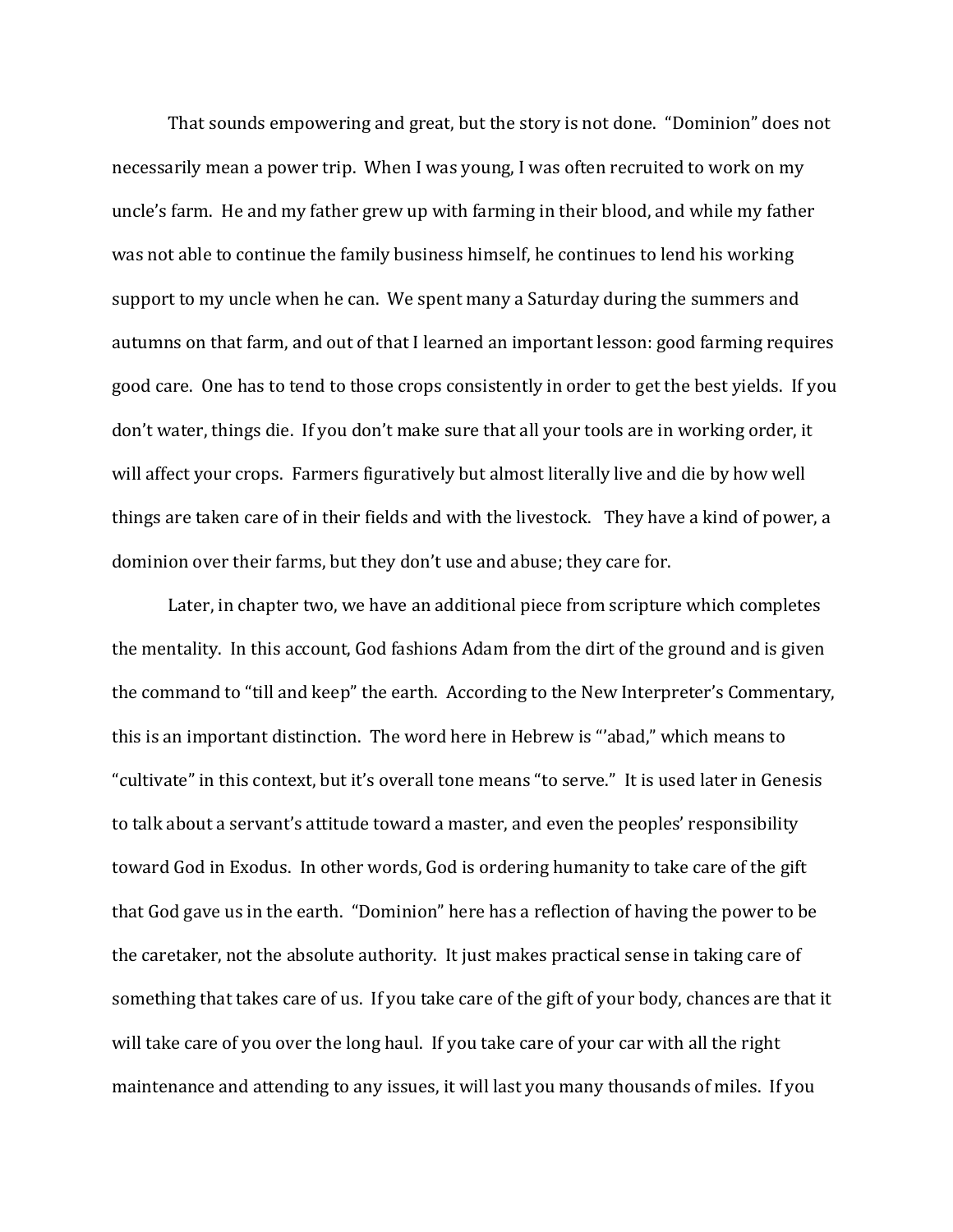take care of your home, you will find that you have fewer issues and spend less money over time. The gift of God's earth is nothing less. If we take care of it, it will take care of us, just as God intended from the beginning.

Let's be honest, there's not much in life that we can faithfully use and discard. No one should ever live with that mentality. No co-worker, no friend, not even someone who you disagree with or maybe even dislike should be treated as something to discard. There's no place to justify that in the Gospel of Jesus Christ. When we see creation as something to be dominated and used, we fall into that unfortunate pattern. It is nothing short of sin, for we have taken what was created by God's hands and called good and used it as if it was ours to begin with. There's no place in scripture that can back that up. That is why incidents like the recent water contamination in West Virginia are so horrible. In January 2014, a company in West Virginia had a leak of 4-methylcyclohexanemethanol, a chemical used in cleaning coal, into the Elk River. (If you can't even pronounce it, how can it be healthy at all?) This river led directly to a drinking water plant, servicing hundreds of thousands of people, including the city of Charleston. Once the leak was realized, then efforts went underway to contain the problem and to control the outbreak of this chemical. It needed more than just the filters in the water treatment plant to get rid of it. Residents were told not to drink or use the tap water until it could be treated. After assessing all the damage, it was determined that roughly 7,500 gallons…7,500 gallons of this chemical made it into the river, the drinkable water source. And this wasn't the first incident. This was the first chemical spill in a six-month span. Hundreds of people in just a few days started showing up at area hospitals with chemical exposure symptoms, some quite seriously.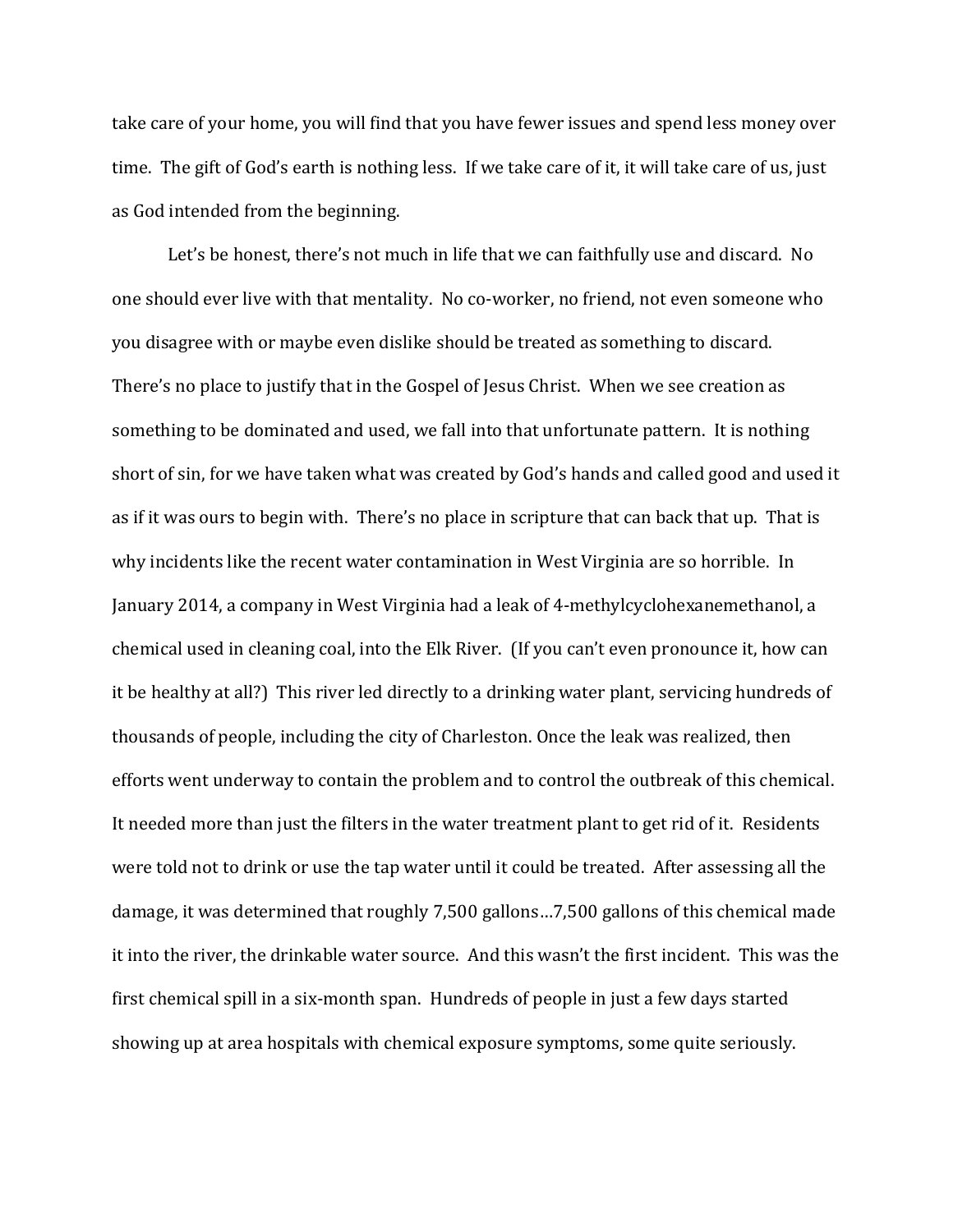Over the next few days and weeks, the spill was contained and cleaned, but it happens all too often for it to be something to just forget and move on. It requires more accountability.

When things like this happen, it's usually tries to get swept under the rug, but the consequences are great. There are consequences to those who find their health affected by the negligence of others. There are consequences to God's creation, when it's not only us that suffer but creatures that we don't even realize. This is nothing short of a sin, for we hurt what was so lovingly given to us, and it, in turn, hurts us. It seems easy to turn away when it doesn't affect us, but it just as easily can if we continue to ignore such negligence. It's another way that we can love our neighbor in tangible ways by holding such negligence accountable to the highest standard. It's the calling for ourselves, for God's creation, and for faithfulness to God. As we see in scripture's calling, we are to be caretakers for God's creation, and this heavy-handedness and negligence is nothing less than a sin toward the neighbor we love, the neighbor created lovingly in the Image of God, and the God we follow.

The message of last week and the message of this week go hand-in-hand. We need to take the time to appreciate the gifts that God has given us in order to serve God and these gifts well. Take time to smell the roses, for God gave us the roses to appreciate. Remember the roses are ours to appreciate, but they are also ours to care for. Sometimes caring means that we watch how we interact with God's creation. Think about how we each have our individual gardens in which we till and keep, but we are also a part of a bigger unit. We as a collective people under God have the calling from the very beginning to till and keep, to treat the entire world as our garden. Indeed, the world around us is something to nurture and care for, for God created it to care for us!